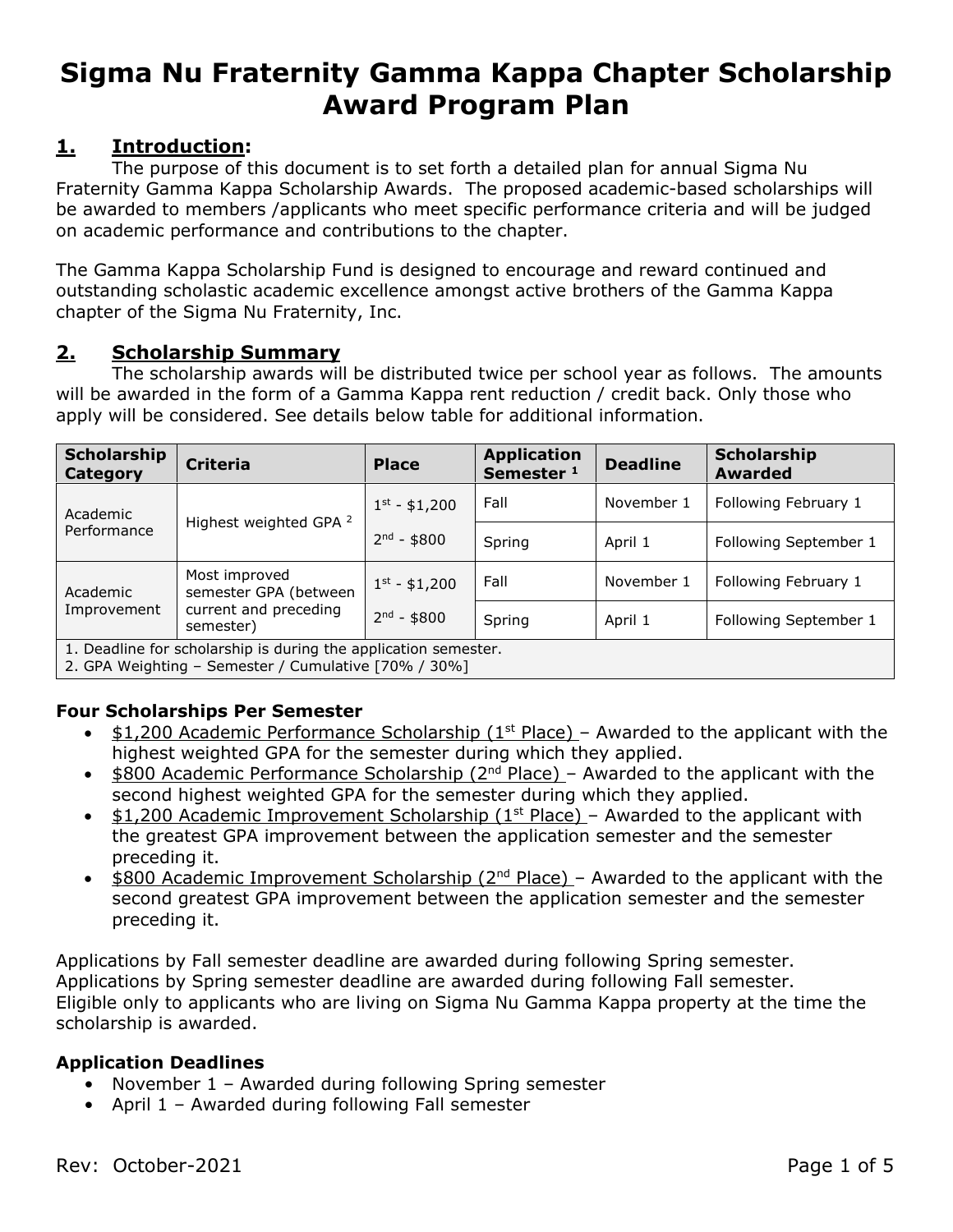#### **Scholarship Awarded as Rent Reduction / Credit Back**

As noted, scholarships will be awarded once during the Fall semester and once during the Spring semester and be based on an assessment of each applicant's academic performance for the semester during which they are applying. Upon distribution, any awarded amount will be utilized and distributed internally, to offset a portion of the awardees' rental lease obligations to the Sigma Nu Fraternity (i.e., applied as a deduction to the recipient's EN-GK housing rental invoice).

#### **Scholarship Program and Award Process**

Each semester, \$4,000 will be allocated from the Gamma Kappa Chapter Scholarship Fund. As described below, there are (4) scholarships to be awarded to active members each semester according to their current chapter and CU academic standing. Members must submit an application to be considered for the awards. Members can apply for one, or both, of the offered award categories, but can only receive one. The Scholarship Award Committee shall review the applications to determine each recipient. In the event the same member is determined to be most suitable applicant for both awards according to the established criteria, the Scholarship Award Committee shall decide which of the two awards is given to said applicant. If there are not enough applicants for either award, the funds will not be distributed. Awards will be distributed twice per academic year.

The Scholarship Award Committee and Alumni Advisory Board reserve the right to either increase or reduce the award amounts if deemed necessary.

Section 3 provides further detail regarding scholarship categories and criteria. General application requirements are provided in Section 4.

#### **Annual Program Review**

The Sigma Nu Fraternity Gamma Kappa Scholarship Awards program will be subject to an annual review, prior to the onset of each Fall CU semester, by qualified members of the Alumni Advisory Board. A determination of the ongoing effectiveness and viability of the academic scholarship program will be rendered. Future academic performance standards and the need to modify the program will be assessed and considered at each annual review.

#### **Criteria for Assessing Weighted Academic Performance (specifically for Academic Performance Scholarship)**

Applicants who meet the required application criteria will first be judged on their academic performance. The academic performance of each applicant will be determined by calculating a weighted [70% / 30%] GPA based on the both semester / cumulative GPAs.

Example (Academic Performance Scholarship): Semester GPA = 3.800; Cumulative GPA = 3.200

Weighted GPA = 0.70\*3.800 + 0.30\*3.200 = **3.620**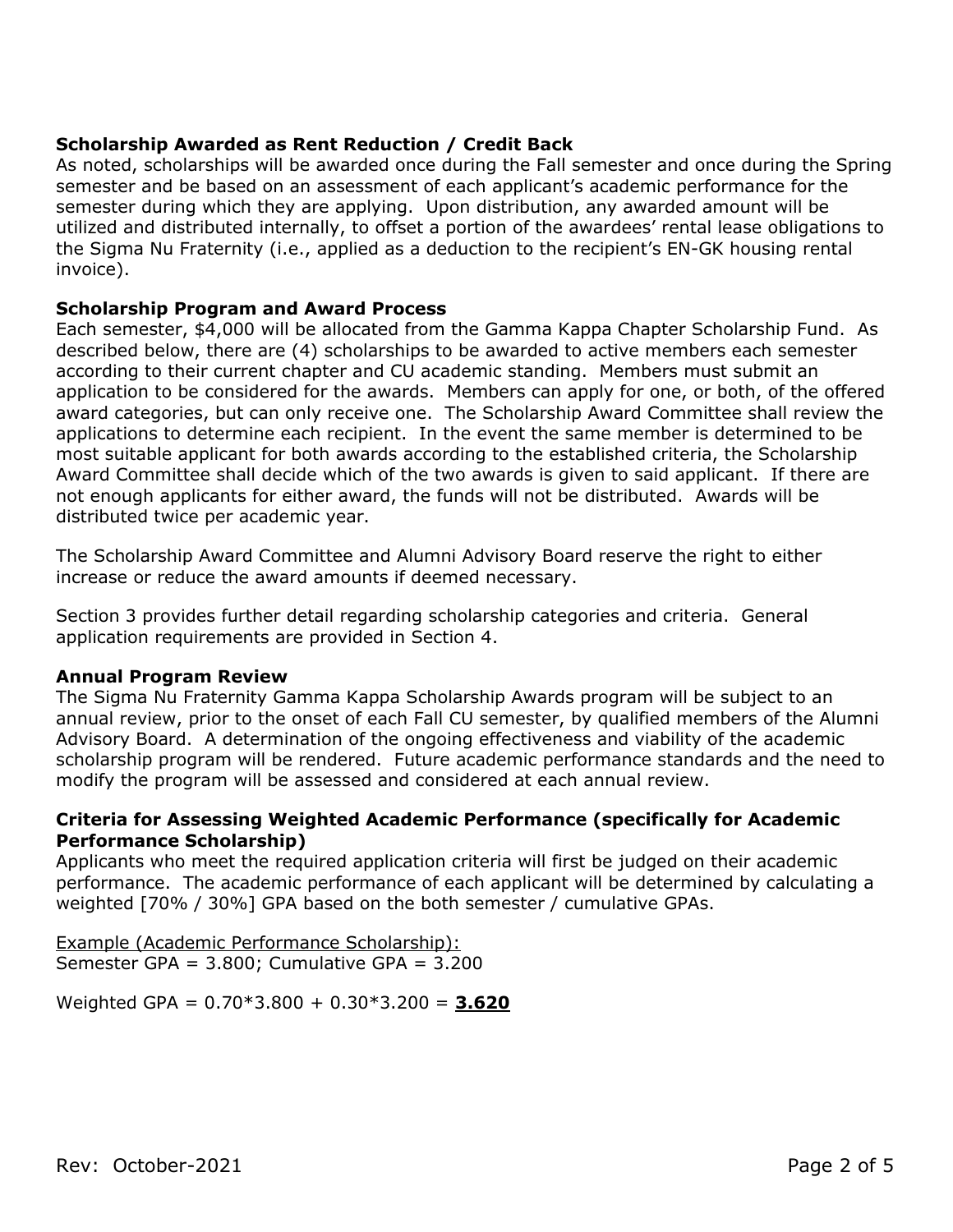#### **Criteria for Assessing Academic Improvement (specifically for Academic Improvement Scholarship)**

An applicant's academic performance for the application semester (not weighted) will be compared to the semester preceding it. The net difference in GPA between to two sequential semesters will be determined and the member with greatest improvement will be awarded. Applicant must be in "good standing" during both semesters involved in evaluation (see Section 4), taking a minimum of 12 non-pass/fail credits (**specifically, minimum required semester GPA of ≥ 2.500**).

Example (Academic Improvement Scholarship – Spring Application Semester [Awarded in Fall]): Spring Semester GPA = 3.800; Preceding Fall Semester GPA = 2.600

Academic Improvement (Net Difference) = 3.800 – 2.600 = **1.200**

**Note:** If two members achieve the same academic improvement (net difference), the applicant with the highest semester GPA will win the award, and if necessary cumulative GPA will be assessed in the event the semester GPA for both applicants is the same.

#### **Consecutive Academic Performance Scholarship Limitation**

Brothers cannot win the Academic Performance Scholarship two semesters in a row. For example, if a brother is awarded the  $2<sup>nd</sup>$  place Academic Performance Scholarship in the Fall, they cannot apply, and be awarded either of the Academic Performance Scholarships during the following Spring semester. This limitation only applies to consecutive semesters. This limitation does not apply to the Academic Improvement Scholarships.

#### **Criteria for Assessing Chapter Performance**

If multiple applicants achieve the same weighted GPA or same academic improvement / weighted GPA, each applicant's contributions to the house will be reviewed to assist with determining the recipient (i.e., tie breaker). The chapter currently maintains a house points system used primarily to assign priority for room picks on property. This system grades members according to their contributions to the house through various categories, such as:

- Holding a chapter position (can vary depending on level of position)
- Attendance at chapter meetings
- Attendance at important chapter events (e.g., rush events, candidate ceremony, initiation ceremony)
- Attendance at philanthropy events
- Fulfilling community service requirements
- On-time payment of dues
- J-Boards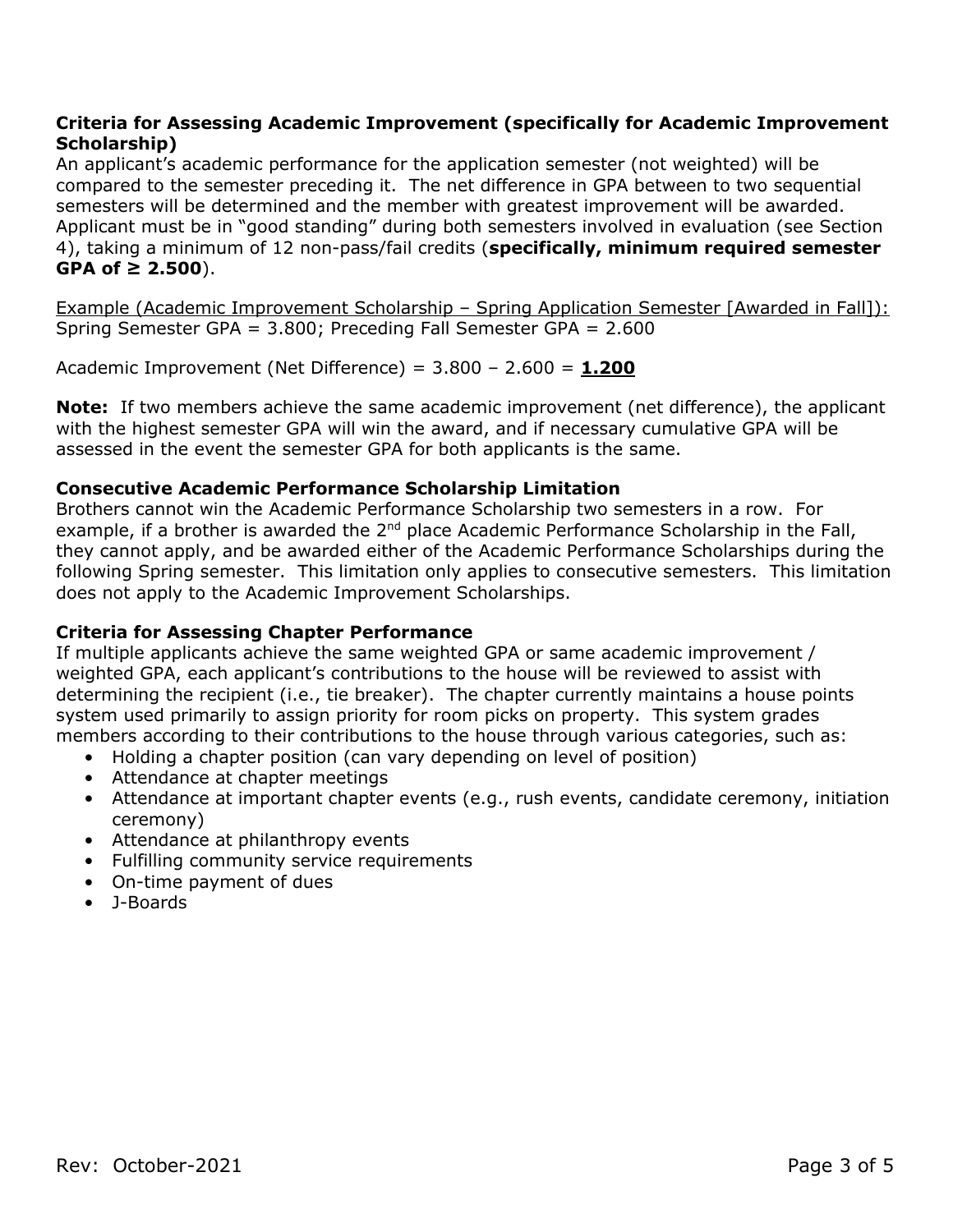# **3. Scholarship Application Criteria:**

# • **Academic Performance: \$1,200 & \$800**

Criteria for scholarship selection:

- Applicant must be living on property at the time the award is distributed.
- Fulfilling the 2-year live-on property commitment.
	- At the time the award is distributed, Sigma Nu lease must be signed for following academic school year, if the lease signing deadline has already passed.
- Academic Performance: Highest [70% / 30%] weighted GPA based on application semester and cumulative GPA, respectively, among applicants who specify the Academic Performance Scholarship on their application. Minimum required semester GPA of  $\geq$  3.000.
- Fulfilled all program requirements (see "Requirements" section 4).
- House points tie-breaker if two applicants achieved the same weighted GPA, applicants with highest house points will be awarded the scholarship.

# • **Academic Improvement: \$1,200 & \$800**

In addition to the items listed above for the Academic Performance Scholarship the criteria for scholarship selection:

- Academic Improvement: Greatest GPA improvement between the application semester and the semester preceding it. Minimum required semester GPA of ≥ 2.500 for most recent semester. Minimum of 12 non-pass/fail credit hours taken during each semester.
- Fulfilled all program requirements (see "Requirements" section 4).
- Application Semester GPA tie-breaker if two applicants achieved the same GPA improvement, the Application Semester GPA will be assessed to determine the awardee. If the tie is not broken, the cumulative GPA of each applicant will be assessed.

# **4. Applicant/Awardee Requirements**

Applicants must meet all of the following requirements to be eligible:

- 1. Initiated (or will be initiated) active member of Sigma Nu Gamma Kappa chapter "in good standing" at the time the award is distributed (i.e., Spring semester pledges are eligible).
- 2. Be a matriculated Sophomore, Junior or Senior at CU Boulder, at the time the award is distributed, having taken a minimum of 12 credit hours for each semester.
	- A minimum of **12 non-pass/fail credit hours** is required for all semesters in consideration.
- 3. Must live on the property compound during the semester when the scholarship is awarded in order to receive the rent reduction.
- 4. Must demonstrate that they are meeting the 2-year live-on commitment:
	- Documented by a signed Sigma Nu Gamma Kappa chapter lease for the following year at the time the award is distributed, if the lease signing deadline has passed. Failure to complete the lease will result in ineligibility or forfeiture of the scholarship. For example, a Sophomore applying during the Fall must complete the annual lease for his Junior year to be eligible for the scholarship.
	- Members who will be studying abroad during the award distribution semester are ineligible to apply.